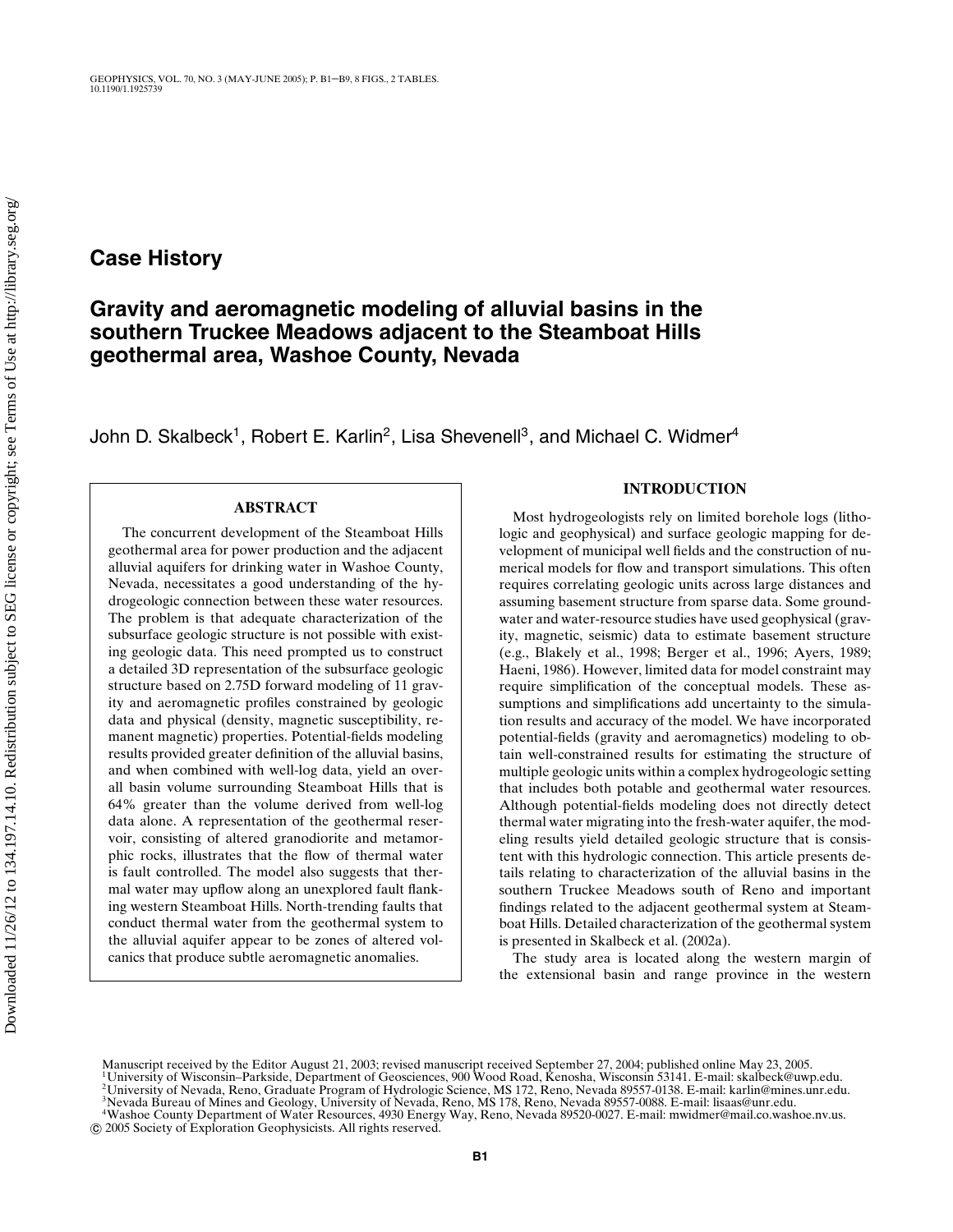United States. Steamboat Hills is a topographically prominent northeast-trending bedrock ridge that represents the southern extent of the fault-bounded Truckee Meadows basin, which contains the cities of Reno and Sparks, approximately 15 km north of Steamboat Hills (Figure 1).

The geology of the area has been described by White et al. (1964), Thompson and White (1964), Tabor and Ellen (1975), Bonham and Rogers (1983), and Bonham and Bell (1993), among others. A simplified geologic map is presented in Figure 1. The core of these ranges consists of Cretaceous granodiorite (Kgd) beneath older metasedimentary and metavolcanic rocks (pKm), which are overlain in turn by Tertiary volcanic flows, breccias, and tuffs (Tv). A veneer of Quaternary alluvial fan and basin-fill deposits (Qal) range from clayey sand to boulder gravels. Thin layers of hydrothermal deposits (sinter) at the surface surrounding Steamboat Hills are included with Qal for the modeling in this study. Qal deposits and Tv rocks are the primary source of water supply for Washoe County and private residences in the southern Truckee Meadows. At least three prominent fault systems trending north–south (most abundant), northeast–southwest, and northwest–southeast (White et al., 1964) are found in the study area. A series of five Pleistocene rhyolite domes (Qsh) occur along the northeast–southwest fault trend. The Steamboat Hills geothermal field occurs predominantly along this same northwest–southeast-trending fault system within the Kgd and pKm rocks.



Figure 1. Generalized geologic map modified after Bonham and Rogers (1983), Bonham and Bell (1993), and Tabor and Ellen (1975). Map shows geologic contacts used for horizontal control of geologic blocks in forward models and sample locations for physical properties measurements. Black dots and white circles represent outcrop locations, a white diamond represents the location of slim hole MTH 21-33.

Groundwater originates primarily from snowmelt infiltration in the Carson Range and flows eastward toward Steamboat Creek (Cohen and Loeltz, 1964). Depths to groundwater range from 80 m near the center of the alluvial fan to land surface at Steamboat Springs. Sorey and Colvard (1992) note that similarities in chemical characteristics and decreases in hydraulic head suggest that the geothermal reservoir and alluvial aquifer are hydrologically connected; however, the study does not detail locations of this connection. Using mixing trends between thermal and nonthermal waters within the alluvial aquifer, Skalbeck et al. (2002b) found a hydraulic connection of the drinking and geothermal water resources along north-trending faults. Results of potential-fields modeling from this study support the connection along north-trending faults.

A number of recent publications illustrate the application of potential-fields modeling for a variety of geologic studies. Berger et al. (1996) used 2D forward modeling of magnetic and gravity data along three profiles to obtain basin-fill thickness as part of a numerical groundwater model of Spanish Springs, Nevada. Mankinen et al. (1999) constructed 2.5D forward and inverse models of gravity and aeromagnetic data for 13 profiles in the Pahute Mesa and Oasis Valley region in Nevada to provide information for groundwater models of the Nevada test site. Blakely and Stanley (1993) modeled a profile of gravity and aeromagnetic data using 2D forward and inverse techniques to assess the possible presence of a

> partial-melt magma chamber at the Geysers geothermal area. In assessing heat sources in the Geysers–Clear Lake geothermal area, Stanley and Blakely (1995) modeled a profile of gravity and aeromagnetic data using 2.5D forward and inverse techniques. Langenheim and Hildenbrand (1997) constructed 2.5D inverse models of two gravity and aeromagnetic profiles to evaluate the Commerce geophysical lineament, extending from central Arkansas to southern Illinois. Zeng et al. (2000) used 2D forward modeling of gravity data to evaluate emplacement mechanisms of the Linglong granitic complex in the Shandong Province of east China. As part of a seismic hazard evaluation of basins in the Reno and Carson City, Nevada, area, Abbott and Louie (2000) constructed a 2.5D forward model of residual gravity from a profile located approximately 10 km north of the Steamboat Hills area and tied it into a basinwide gravity analysis.

> These model profiles are highly constrained by mapped geologic data, well-log data, and physical (density and magnetic) properties measured within the study area. We model asymmetric strike lengths about the profile (2.75D) based on mapped geology, and we include remanent magnetization data from the study area in addition to induced magnetization to represent the total magnetic field. A 2.75D model better represents the off-profile geology with variable strike lengths than a 2D model (infinite strike length) and a 2.5D model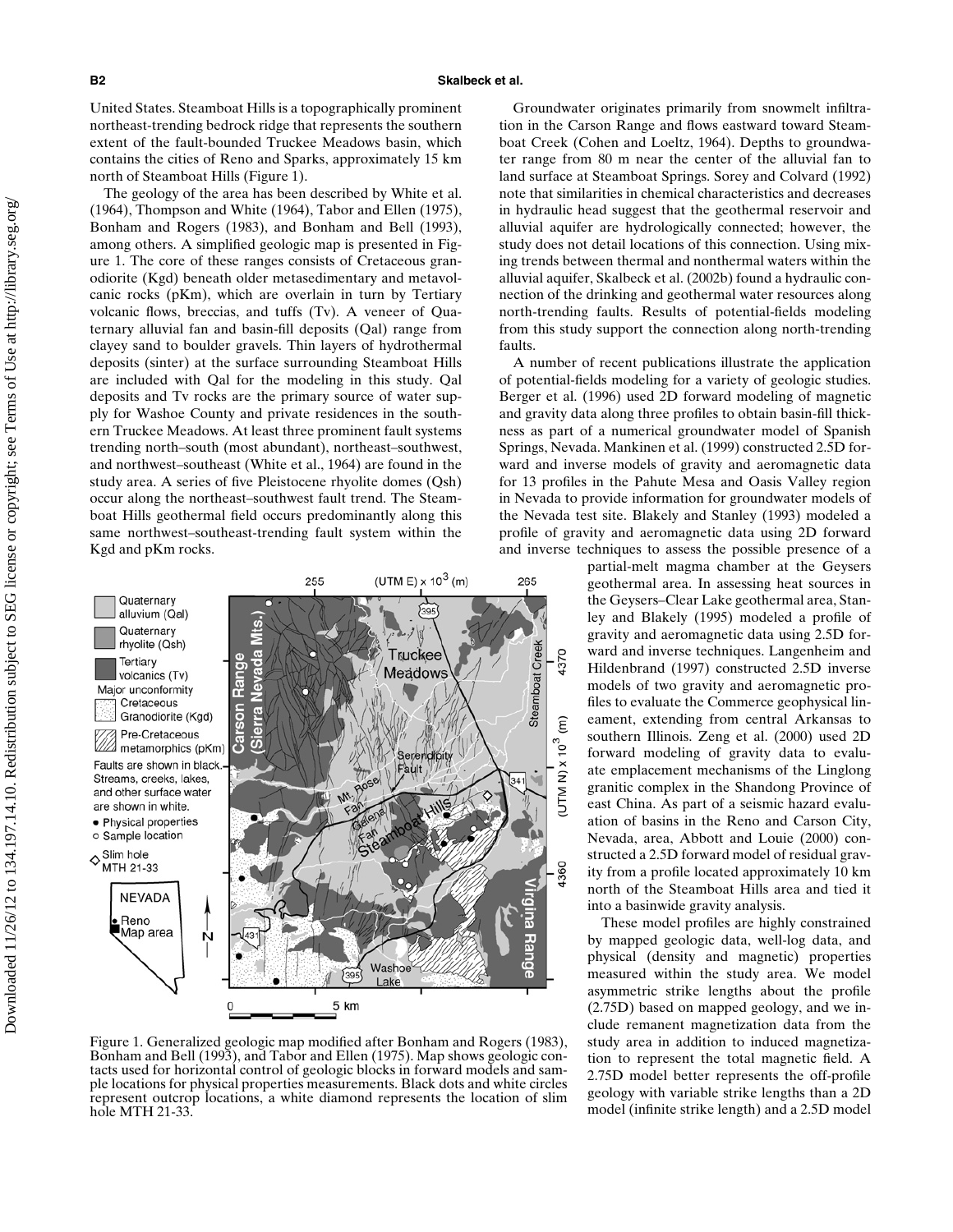(symmetric strike length about the profile). The use of multiple 2.75D forward-model profiles of gravity and aeromagnetic data to obtain a 3D representation of alluvial basins and an adjacent geothermal system undergoing concurrent development greatly increases understanding of the hydrogeologic connections between these important water resources. This 3D characterization yields a much more detailed delineation of the alluvial basins, which is important for future development of the drinking-water resource and an indication of a possible unexplored upflow zone of thermal water that could be important for future development of the geothermal resource.

#### **METHODS**

Gravity data at 166 stations from a study contracted by Washoe County Department of Water Resources was merged with existing gravity coverage (Hittelman et al., 1994) for total coverage that included 503 points. The nearest-neighbor distance between stations ranged from 100 to 4000 m. Figure 2 shows the northern portion of the residual isostatic gravity contour map derived from minimum curvature gridding (Briggs, 1974). Values for each forward-model profile were extracted at 300-m intervals from the gridded data along aeromagnetic flight lines.

Washoe County contracted a draped airborne geophysical survey consisting of 41 helicopter flight lines oriented at N45W with 609-m spacing and three tie lines oriented at N20E with about 5000-m spacing. The northern portion of the data used for this study is shown in Figure 3. A cesium-vapor magnetometer was towed 20 m below the helicopter and draped

above ground surface at heights of 30 to 120 m. The total field data were international geomagnetic reference field (IGRF) corrected using the IGRF95 model (IAGA Division V, Working Group 8, 1995) and reduced to pole using a 2D fast-Fourier transform algorithm. A 10-factor decimation of the original aeromagnetic data resulted in a subset for the profiles with 40 to 60-m data spacing that replicates the full data set. Figure 3 shows residual reduced-to-pole data derived from minimumcurvature gridding (Briggs, 1974).

Physical-property data used in modeling were obtained from published data and laboratory measurements in the study (Table 1). Fifty-eight hand samples and 36 paleomagnetic core samples of hydrothermally altered (Alt) and unaltered Tv, unaltered Kgd and Alt Kgd, and pKm were collected from 15 locations in Steamboat Hills and the adjacent Carson Range (Figure 1). Densities, magnetic susceptibilities, and remanent magnetic measurements were made using standard methods at UNR laboratories (Skalbeck, 2001). Whole core magnetic susceptibility for Alt Kgd was measured along 155 m (61 to 216 m depth) of rock from core hole MTH 21-33 drilled in the Far West Capital (FWC) area of the Steamboat Hills geothermal reservoir. Density and magnetic susceptibility results from this study compare closely with published density data (Thompson and Sandberg, 1958; Thompson and White, 1964; Krank and Watters, 1983) and magnetic susceptibility data (Hendricks, 1992) obtained regionally (Table 1). The results of remanent magnetic measurements provide confirmation of antipodal (south- and northseeking) directions in volcanic rocks and provided constraint for assigning remanent magnetization intensity in the forward models.



Figure 2. Residual isostatic gravity map of the southern Truckee Meadows and Steamboat Hills area. Open circles are stations from the Washoe County study and black dots are from Hittelman et al. (1994). Contour (solid line) interval is 2 mGal.



Figure 3. Residual reduced-to-pole aeromagnetic map of southern Truckee Meadows and Steamboat Hills. Helicopter flight lines are indicated with line numbers (e.g., 20270) at each end. Contour (solid line) interval is 100 nT.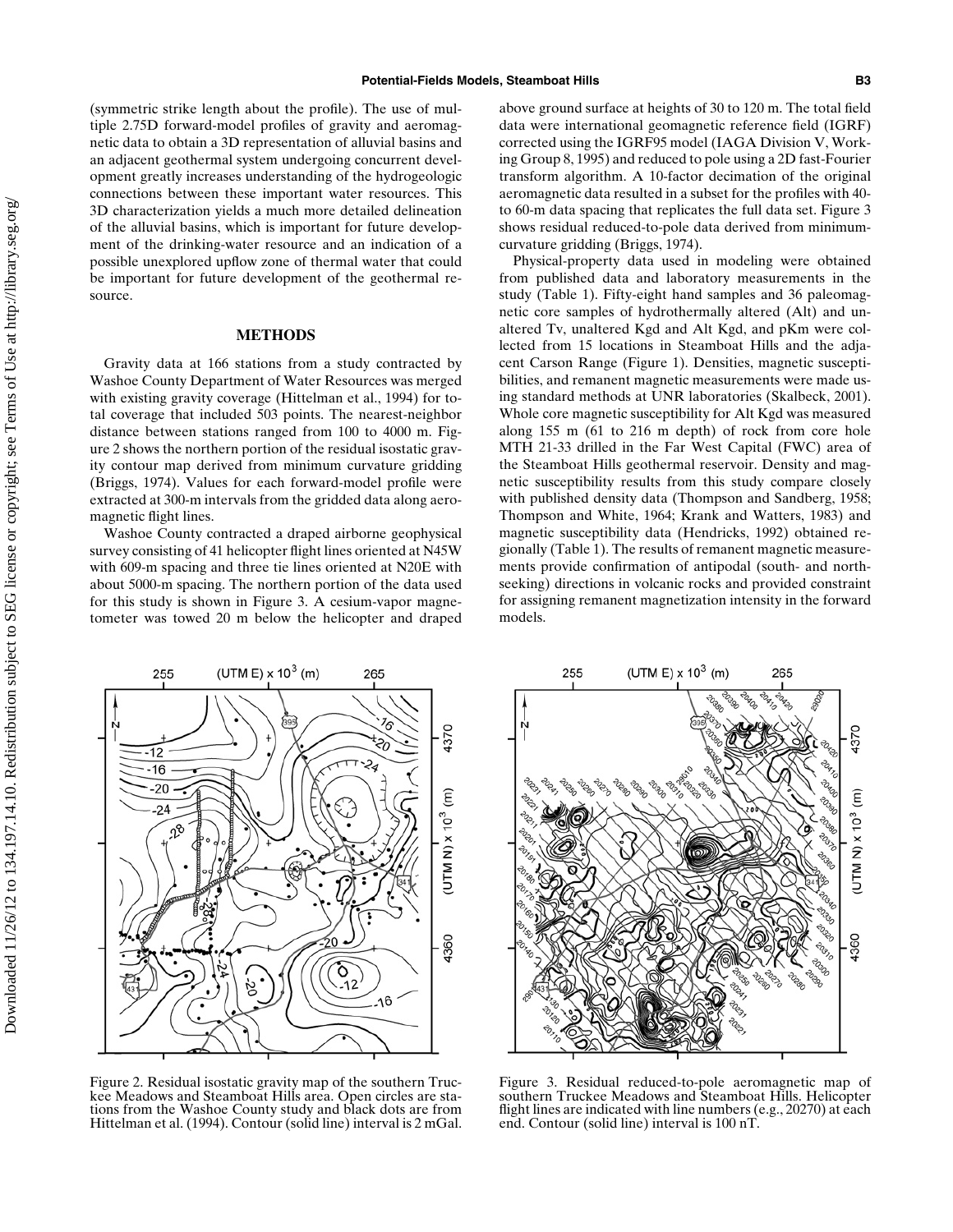

Figure 4. Locations of forward model profiles and wells (black dots) used for vertical control of geologic blocks in models. Bold flight lines (20270, 20330) indicate profiles shown in Figures 5 and 6. Well numbers correspond to Table 2.

The 2.75D-coupled forward modeling of gravity and aeromagnetic data on ten N45W and one N20E oriented profiles (Figure 4) was done using the commercially available modeling program GM-Sys<sup>TM</sup> by Northwest Geophysical Associates based on Talwani et al. (1959) and Talwani and Heirtzler (1964). Model block strike lengths were extended perpendicular to the profile based on the mapped geology. The perpendicular strike orientation was chosen based on the local northeast–southwest structural trend. Density and magnetic properties within a given model block were assumed constant. The mapped surface geology provides horizontal control of model blocks. Well-log data (Table 2) provide vertical control of model blocks. Iterative adjustments to geologic block configuration, density, and magnetic properties were made to minimize the root-mean-square error (rmse) between observed and calculated gravity and aeromagnetic anomalies. Top and base elevations for each geologic unit were extracted at 300-m intervals along the model profiles for creating 3D surfaces computed by kriging (Cressie, 1990) to obtain unit thickness.

### **RESULTS**

Of the 11 profiles modeled for this study, Profiles 20270 (Figure 5) and 20330 (Figure 6) are presented here to

| Mean physical properties measurements<br>Steamboat Hills and Carson Range |                                                                                            |                                                                                                 |                                                                |                                                           | Density <sup>1,2,3</sup> and $k^4$ from previous<br>studies near the study area                             |                                                           | Density and magnetic properties<br>used in 2.75D forward models              |                                                        |                                                                    |  |
|---------------------------------------------------------------------------|--------------------------------------------------------------------------------------------|-------------------------------------------------------------------------------------------------|----------------------------------------------------------------|-----------------------------------------------------------|-------------------------------------------------------------------------------------------------------------|-----------------------------------------------------------|------------------------------------------------------------------------------|--------------------------------------------------------|--------------------------------------------------------------------|--|
| Rock<br>type                                                              | Mean<br>Number<br>Density<br>of<br>density<br>range<br>$(g/cm^3)$<br>$(g/cm^3)$<br>samples |                                                                                                 |                                                                | Number<br>Density<br>of<br>range<br>samples<br>$(g/cm^3)$ |                                                                                                             | Mean<br>density<br>$(g/cm^3)$                             | Density<br>range<br>$(g/cm^3)$                                               |                                                        |                                                                    |  |
| Qal<br>Sr<br>Tv<br>Kgd<br>pKm<br>Alt Tv<br>Alt Kgd                        | <b>NA</b><br>1<br>15<br>$8\,$<br>3<br><b>NA</b><br>1                                       | NA<br><b>NA</b><br>$2.22 - 2.69$<br>$2.55 - 2.84$<br>$2.61 - 2.78$<br><b>NA</b><br>NA           | <b>NA</b><br>1.94<br>2.49<br>2.72<br>2.71<br><b>NA</b><br>2.52 | NA<br><b>NA</b><br>38<br>11<br>6<br>21<br>6               | <b>NA</b><br>$1.32 - 2.56$<br>1.84–2.69<br>$2.62 - 2.73$<br>$2.69 - 2.75$<br>$2.07 - 2.72$<br>$2.46 - 2.62$ | <b>NA</b><br>2.02<br>2.42<br>2.67<br>2.69<br>2.50<br>2.55 | $(1.97)^5$<br>1.97<br>$2.27 - 2.47$<br>2.67<br>$2.57 - 2.77$<br>2.42<br>2.52 |                                                        |                                                                    |  |
| Rock<br>type                                                              | Number<br>οf<br>samples                                                                    | $\boldsymbol{k}$<br>Range<br>$(SI \times 10^3)$                                                 | Mean<br>$\boldsymbol{k}$<br>$(SI \times 10^3)$                 | Number<br>of<br>samples                                   | $\boldsymbol{k}$<br>range<br>$(SI \times 10^3)$                                                             | Mean<br>$\boldsymbol{k}$<br>$(SI \times 10^3)$            | $\boldsymbol{k}$<br>Range<br>$(SI \times 10^3)$                              | $M_r$<br>Range<br>$(A/m \times 10^3)$                  | O<br>Range                                                         |  |
| Qal<br>Sr<br>Tv<br>Kgd<br>pKm<br>Alt Tv<br>Alt Kgd                        | <b>NA</b><br><b>NA</b><br>14<br>$\begin{smallmatrix}8\\3\end{smallmatrix}$<br>See notes    | <b>NA</b><br><b>NA</b><br>$8 - 25$<br>$6.3 - 32$<br>$0.2 - 21$<br>$0.02 - 0.03$<br>$-0.25 - 35$ | <b>NA</b><br>NA<br>20<br>$22\,$<br>7.2<br>0.025<br>5.9         | NA<br>NA<br>13<br>$\frac{3}{3}$<br>NA<br>3                | <b>NA</b><br><b>NA</b><br><b>NA</b><br><b>NA</b><br><b>NA</b><br><b>NA</b><br>NA                            | <b>NA</b><br><b>NA</b><br>16<br>38<br>0.6<br>NA<br>0.3    | $\bf{0}$<br>0<br>$13 - 38$<br>23<br>$1.3 - 13$<br>0.025<br>5.9               | $\Omega$<br>0<br>1000-9000<br>74<br>10-1700<br>4<br>20 | NA.<br><b>NA</b><br>$1.2 - 11$<br>0.1<br>$0.2 - 5.9$<br>4.9<br>0.1 |  |

**Table 1. Summary of physical properties data used in 2.75D forward models.**

 $Qal = alluvium, Sr = sinter, Tv = volcanics, Kgd = granodiorite, pKm = metamorphics, Alt = altered$  $k =$ Magnetic susceptibility

 $(g/cm<sup>3</sup>)$  = grams/cubic centimeters

 $NA = Not measured, not available, or not applicable  
\nAt  $K_{11}$  values.$ 

Alt Kgd *k* values = From core of MTH 21-33, 1-cm intervals from depth of 9 to 216 m.

 $M_r$  = Remanent magnetization

 $Q =$  Koenigsberger ratio,  $Q =$  Remanent magnetization/Induced magnetization <sup>1</sup>Thompson and Sandberg (1958)

2Thompson and White (1964)

<sup>3</sup>Krank and Watters (1983)

4Hendricks (1992)

<sup>5</sup>Grant and West (1965)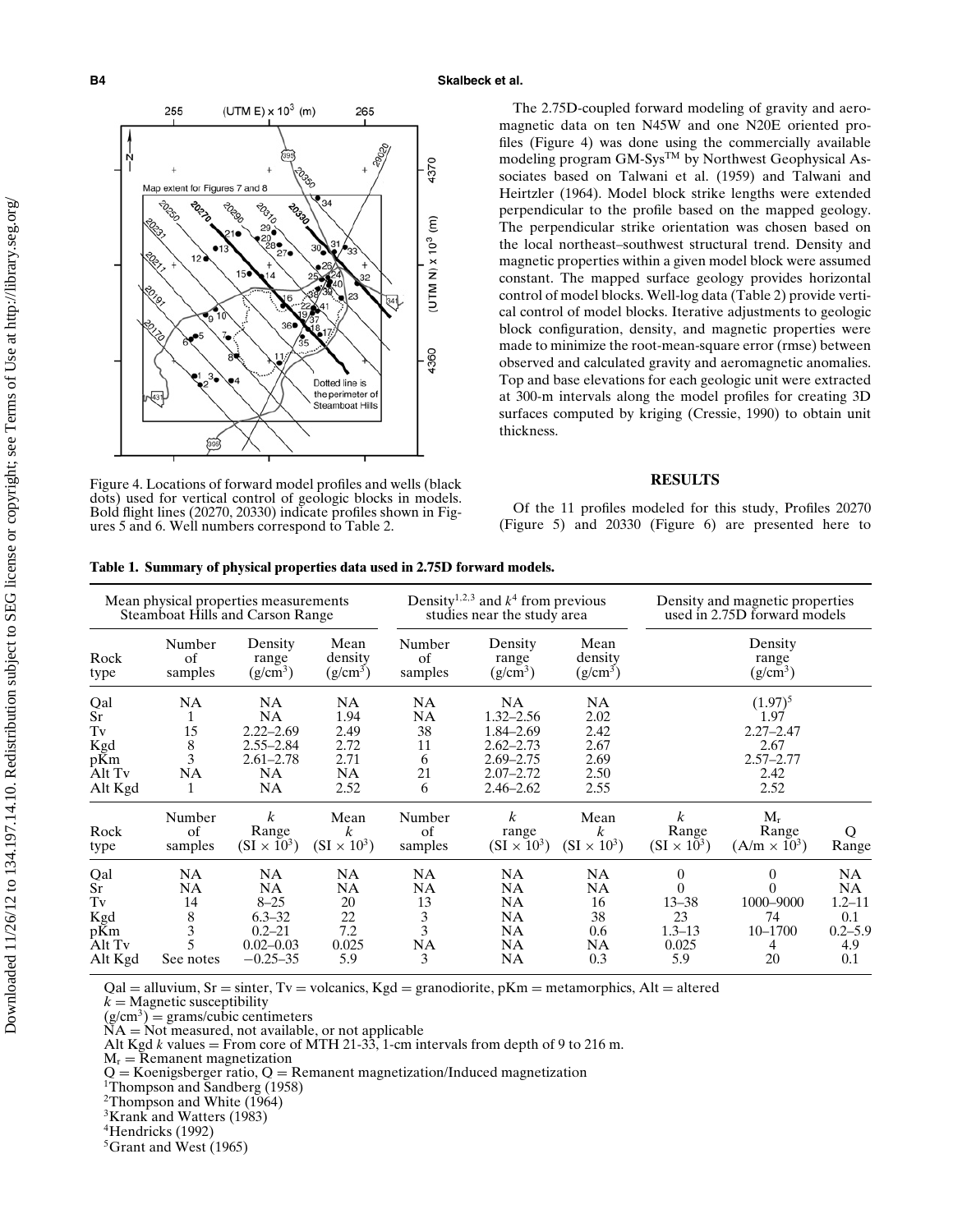highlight key features within the study area. Remaining profiles and model fit results are presented in Skalbeck (2001).

Profile 20270 crosses the Washoe County drinking-waterproduction field in the Mount Rose Fan alluvial basin, the production area of the Caithness Power, Inc. (CPI) geothermal field located at the crest of Steamboat Hills and the southern extent of Steamboat Valley. Excellent vertical geologic control data is provided from six wells. Qal and underlying Tv show maximum thickness of 190 m and 370 m, respectively, near distance 2350 m. Shallow Tv creates two subbasins in the alluvial fan near well STM-TH10, where Qal thickness is 30 m and Tv thickness is 135 m. Profile 20330 is located in the northeast portion of the study area near the discharge zone of the geothermal system. The minimum thickness of Qal in the center of the model is constrained by

| Table 2. Well-log data used in 2.75D forward models and 3D model depth to bedrock. |  |  |  |  |  |  |  |  |  |  |  |
|------------------------------------------------------------------------------------|--|--|--|--|--|--|--|--|--|--|--|
|------------------------------------------------------------------------------------|--|--|--|--|--|--|--|--|--|--|--|

| Well<br>Num-<br>ber   | Profile<br>Num-<br>ber | Well ID                | Surface<br>geo-<br>logic<br>unit | Surface<br>eleva-<br>tion<br>(m) | Depth<br>to T <sub>v</sub><br>(m) | Depth<br>to<br>Kgd<br>(m) | Depth<br>to<br>pKm<br>(m) | Total<br>depth<br>(m) | $3-D$<br>model<br>depth to<br>bedrock<br>(m) | Reference                               |
|-----------------------|------------------------|------------------------|----------------------------------|----------------------------------|-----------------------------------|---------------------------|---------------------------|-----------------------|----------------------------------------------|-----------------------------------------|
|                       | 20170                  | $SJ-1$                 | Qal                              | 1737                             | 90                                |                           |                           | 110                   | 60                                           | PN 59330                                |
| $\frac{1}{2}$         | 20170<br>20191         | $SJ-2$                 | Qal                              | 1747<br>1662                     | 52<br>70                          |                           |                           | 183<br>195            | 40<br>65                                     | PN 59631                                |
| 4                     | 20191                  | SJ-MW2<br>SJ-MW1       | Qal<br>Qal                       | 1662                             | 79                                |                           |                           | 240                   | $70\,$                                       | PN 59303<br>PN 59632                    |
| 5                     | 20191                  | $MR-5$                 | Qal                              | 1765                             | 172                               |                           |                           | 242                   | 175                                          | PN M/O-334                              |
| 6                     | 20191                  | $MR-6$                 | Qal                              | 1770                             | 192                               |                           |                           | 231                   | 180                                          | PN 65364                                |
| 7                     | 20211                  | $MR-3$                 | Oal                              | 1652                             | 67                                |                           |                           | 104                   | 65                                           | PN 35149                                |
| 8                     | 20211                  | ST-12                  | Tv                               | 1626                             |                                   |                           | 390                       | 539                   | $\boldsymbol{0}$                             | <b>NA</b>                               |
| 9                     | 20211                  | Tessa 1                | Qal                              | 1763                             | 73                                |                           |                           | 242                   | 75                                           | PN                                      |
| 10                    | 20231                  | Tessa 2                | Qal                              | 1715                             | 79                                |                           |                           | 224                   | 80                                           | 61267/61268<br><b>PN</b><br>61269/61270 |
| 11                    | 20231                  | $ST-7$                 | Qal                              | 1429                             | 65                                |                           | 414                       | 506                   | 55                                           | 21772                                   |
| 12                    | 20250                  | $AC-3$                 | Qal                              | 1732                             |                                   |                           |                           | 335                   | 315                                          | PN 43607                                |
| 13                    | 20270                  | $AC-2$                 | Qal                              | 1638                             |                                   |                           |                           | 216                   | 200                                          | PN 35159                                |
| 14                    | 20270                  | STM-PW4                | Qal                              | 1579                             | 43<br>30                          | 98                        |                           | 253                   | 45                                           | LN 22665                                |
| 15<br>16              | 20270<br>20270         | STM-TH10<br>$ST-5$     | Qal<br>Qal                       | 1600<br>1525                     |                                   | 165<br>113                |                           | 215<br>518            | 25<br>110                                    | NA<br>LN 21795                          |
| 17                    | 20270                  | $ST-6$                 | Qal                              | 1513                             |                                   |                           | 18                        | 515                   | 15                                           | LN 21768                                |
| 18                    | 20270                  | $32 - 5$               | p $\overline{\text{K}}$ m        | 1650                             |                                   |                           |                           | 897                   | $\boldsymbol{0}$                             | $\rm NA$                                |
| 19                    | 20270                  | 28-32                  | $\operatorname{Tv}$              | 1713                             | 30                                |                           |                           | 805                   | 20                                           | NA                                      |
| 20                    | 20290                  | STM-MW1                | Qal                              | 1528                             | 164                               |                           |                           | 189                   | 180                                          | NA                                      |
| 21                    | 20290                  | $AC-1$                 | Qal                              | 1556                             | 149                               |                           |                           | 233                   | 150                                          | PN 57160                                |
| 22<br>23              | 20290<br>20310         | $COXI-1$<br>$GS-5$     | $\operatorname{Tv}$<br>Sr/Qal    | 1497<br>1423                     | 41                                | 25<br>166                 |                           | 1058<br>175           | $\boldsymbol{0}$<br>25                       | LN 22782<br>White et al.<br>(1964)      |
| 24                    | 20310                  | $IW-3$                 | Sr/Qal                           | 1433                             | 69                                | 152                       |                           | 158                   | 15                                           | NÀ                                      |
| 25                    | 20310                  | Old IW-1               | Qal                              | 1432                             | 53                                | 213                       |                           | 499                   | 45                                           | <b>NA</b>                               |
| 26                    | 20310                  | PTR-2                  | Qal                              | 1423                             | 21                                | 51                        |                           | 132                   | 25                                           | LN 4532                                 |
| 27                    | 20310                  | STM-MW3                | Qal                              | 1439                             | 122                               |                           |                           | 134                   | 135                                          | PN 47066                                |
| 28<br>29              | 20310<br>20310         | STM-PW3<br>STM-PW11    | Qal<br>Qal                       | 1444<br>1469                     |                                   |                           |                           | 207<br>156            | 185<br>200                                   | LN 2571<br>PN 65080                     |
| 30                    | 20330                  | Herz Do-               | Qal                              | 1386                             |                                   |                           |                           | 34                    | 170                                          | 4061                                    |
|                       |                        | mestic                 |                                  |                                  |                                   |                           |                           |                       |                                              |                                         |
| 31                    | 20330                  | <b>Brown</b><br>School | Qal                              | 1387                             |                                   |                           |                           | 116                   | 165                                          | NA                                      |
| 32                    | 20330                  | Steinhardt             | Qal                              | 1387                             |                                   |                           |                           | 41                    | 170                                          | <b>NA</b>                               |
| 33<br>$\overline{34}$ | 20350                  | $ST-1$                 | Qal                              | 1371                             | 70                                |                           |                           | 599                   | 115                                          | LN 21792                                |
| 35                    | 20350<br>29020         | $DD-1$<br>$ST-13$      | Qal<br>$\tilde{T}v$              | 1370<br>1608                     |                                   |                           | 17                        | 130<br>520            | 150<br>$\boldsymbol{0}$                      | NA<br>LN 23431                          |
| 36                    | 29020                  | $21-5$                 | Sr                               | 1682                             | 49                                | 893                       | 100                       | 930                   | $\boldsymbol{0}$                             | LN 21769                                |
| 37                    | 29020                  | $GS-7$                 | Sr                               | 1622                             | 77                                | 100                       |                           | 122                   | $\overline{0}$                               | White et al.<br>(1964)                  |
| 38                    | 29020                  | $GS-6$                 | Sr                               | 1534                             |                                   | 30                        |                           | 289                   | $\boldsymbol{0}$                             | White et al.<br>(1964)                  |
| 39                    | 29020                  | $PW-1$                 | <b>Sr</b>                        | 1453                             | 28                                | 54                        |                           | 64                    | $\boldsymbol{0}$                             | NÀ                                      |
| 40                    | 29020                  | $IW-2$                 | Sr                               | 1439                             | 30                                | 108                       |                           | 192                   | 15                                           | NA                                      |
| 41                    | 29020                  | $ST-9$                 | Tv                               | 1606                             | 88                                | 149                       |                           | 427                   | $\boldsymbol{0}$                             | $\rm NA$                                |

 $Qal = alluvium, Sr = sinter, Tv = volcanics, Kg = granodiorite, pKm = metastable.$ 

Reference  $=$  LN refers to DWR log number; PN refers to DWR permit number.

NA = No DWR log number or permit number indicated on log; State of Nevada, Division of Water Resources.

Zero value for 3D model depth indicates bedrock at ground surface.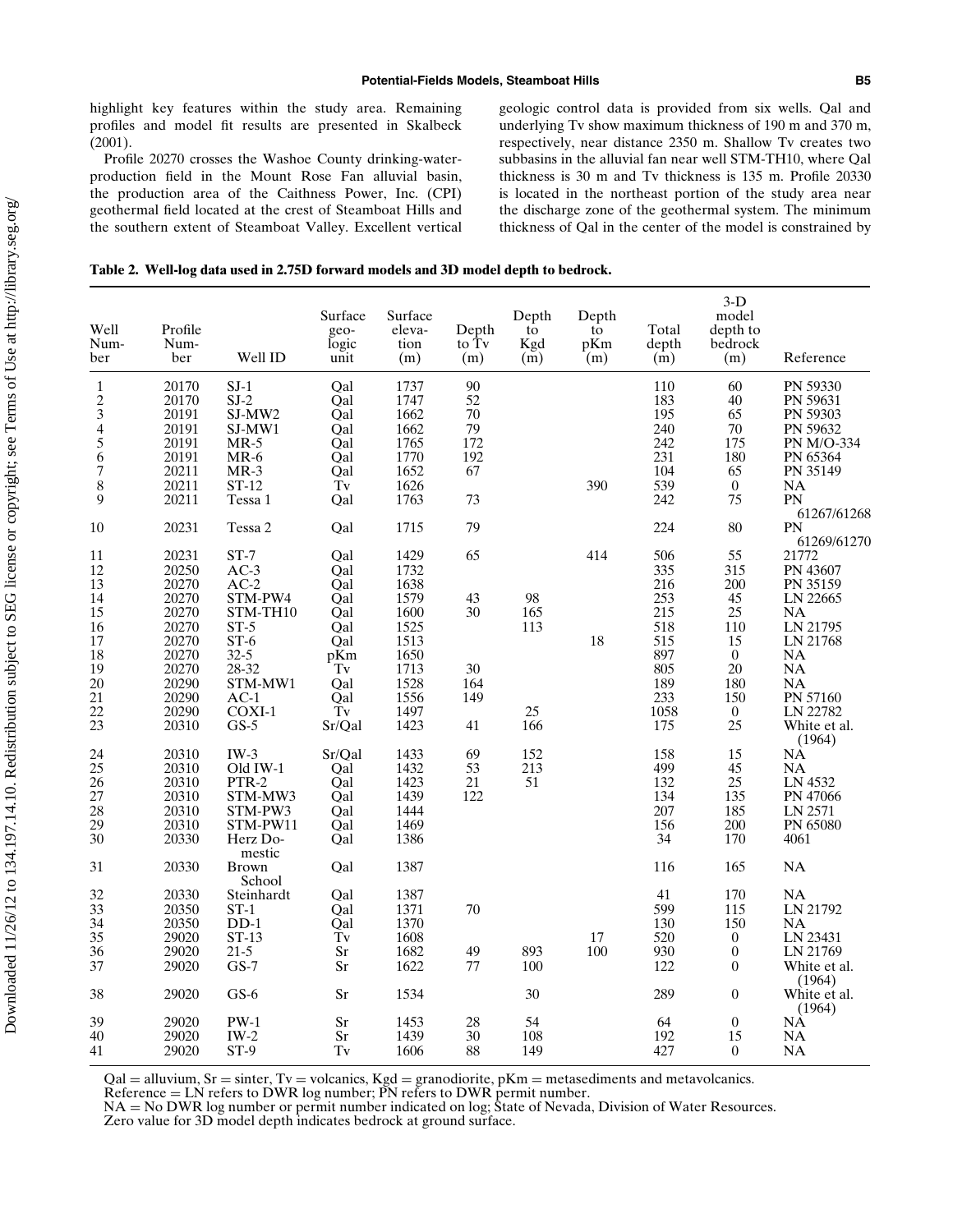the total depth data from three domestic wells that did not encounter volcanics. Thermal water is known to migrate along the Herz and Sage Hill Road faults and is also known to exist in the Curti Barn and Steinhardt domestic wells, which are both completed in the alluvial aquifer (Skalbeck et al., 2002b). Subtle aeromagnetic low anomalies near these two wells are modeled as vertical zones of Alt Tv to represent faults that conduct thermal water. Including these model faults improves model fit nearly twofold for aeromagnetic data along Profile 20330 (rmse =  $23.991$  A/m with faults versus rmse =  $47.839$ ) A/m without faults).

The Qal thicknesses derived from the forward models and well-log data are shown in Figure 7. The Galena Fan appears as a southeast-trending basin west of Steamboat Hills with maximum Qal thickness of 210 m near Nevada Highway 431. The Mount Rose Fan consists of two subbasins more than 200-m thick within an east-trending trough that is generally parallel to slope of the alluvial fan and the groundwater flow direction. The maximum Qal thickness (315 m) is found in the western subbasin, near the base of the Carson Range. The saddle of thinner Qal (165 m) that divides the Mount Rose Fan occurs along the Serendipity Fault. An eastern subbasin reaches maximum Qal thickness of 270 m near US Highway 395. A small circular subbasin adjacent to Nevada Highway



Figure 5. Profile 20270 cross section as computed by 2.75D forward modeling of gravity and aeromagnetic data. (a) Observed (dots) and fitted (solid line) residual reduced-topole aeromagnetic anomalies. (b) Observed (dots) and fitted (solid line) residual Bouguer anomalies. (c) Geologic cross section with model block properties. D = density  $(g/cm<sup>3</sup>)$ ,  $S =$  magnetic susceptibility  $(SI)$ ,  $M =$  magnetic remanence  $(A/m)$ ,  $Qal = alluvium$ ,  $Tv = volcanics$ ,  $pKm = metamorphics$ ,  $Kgd =$ granodiorite, Alt = altered. Derrick symbol indicates well with number corresponding to Table 2 and Figure 4.  $RMSE = rms$  error between observed and model calculated anomaly,  $%RMSE =$  rmse/anomaly range.

431 north of Steamboat Hills reaches maximum Qal thickness of 270 m. A northwest-trending basin with maximum Qal thickness of 195 m occurs along Nevada Highway 341 east of Steamboat Hills.

The combined thickness of Alt Kgd and pKm (Figure 8) are believed to represent the geothermal reservoir beneath Steamboat Hills because the modeled altered zone generally coincides with the known resource area (although larger than the currently exploited area) and is assumed to be caused by the current geothermal system (Skalbeck, 2001; Skalbeck et al., 2002a). The main northeast trend of this feature is aligned with northeast-trending faults and associated Quaternary rhyolite domes. A secondary northwest trend along the western flank of Steamboat Hills reaches a maximum thickness of 1300 m near a mapped rhyolite dome. A minimum thickness of 330 m is found near the southern extent of the Serendipity fault. The CPI and FWC geothermal fields show maximum thickness of 2540 m and 1700 m, respectively. A north-trending thick zone (1200 to 2400 m) from the CPI to FWC production areas is coincident with the Mud Volcano Basin fault. A northwest-trending zone with maximum thickness of 1560 m occurs beneath the alluvial deposits northeast of the Steamboat Springs fault system, which is the discharge area for the geothermal system.



Figure 6. Profile 20330 cross section as computed by 2.75D forward modeling of gravity and aeromagnetic data. (a) Observed (dots) and fitted (solid line) residual reduced-to-pole aeromagnetic anomalies. (b) Observed (dots) and fitted (solid line) residual Bouguer anomalies. (c) Geologic cross-section with model block properties. Key as in Figure 5.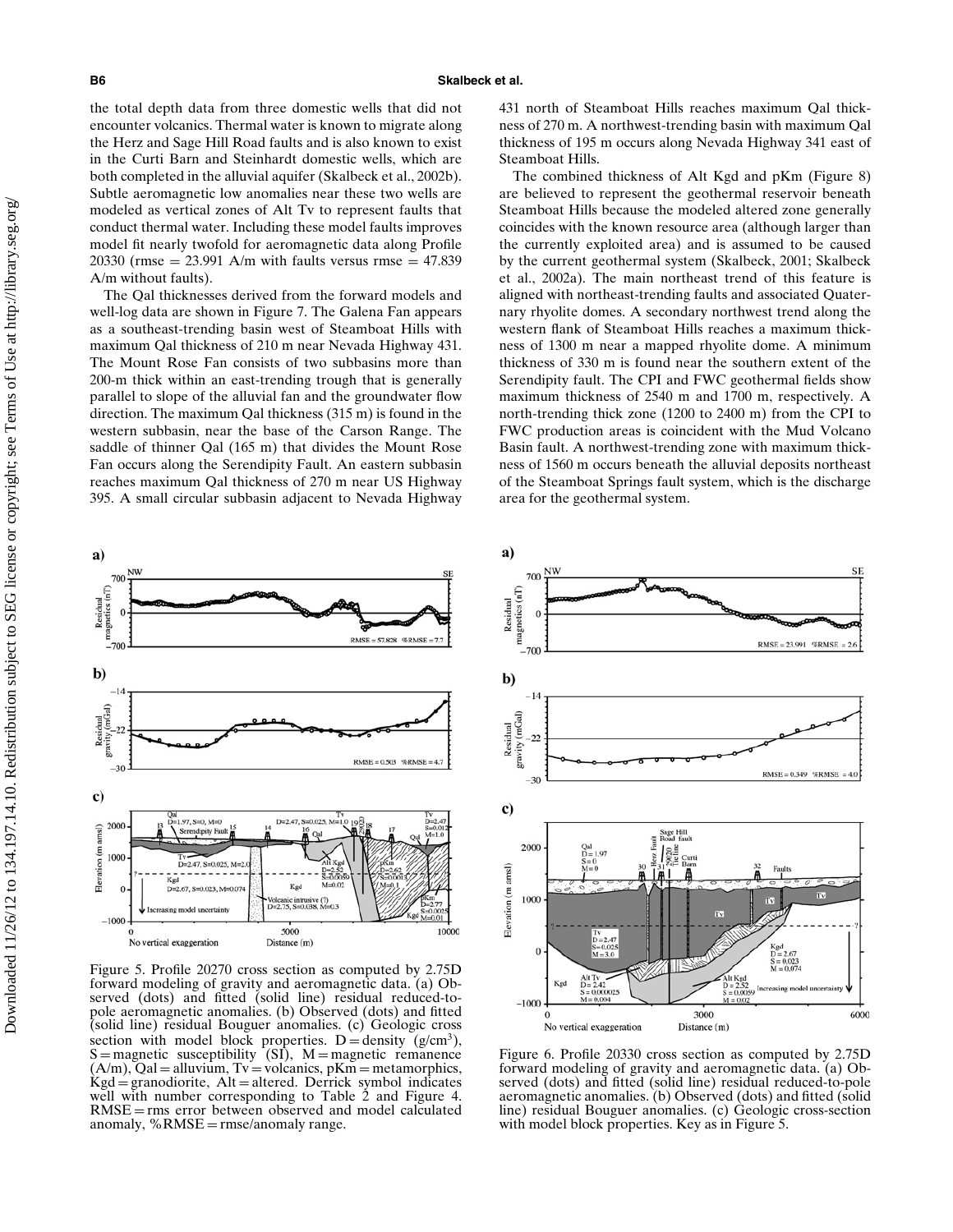

Figure 7. Alluvial thickness in basins surrounding Steamboat Hills: (a) derived from 2.75D forward models of gravity and aeromagnetic data and well-log data, and (b) derived from only well-log data. Contour interval is 50 m. Black dots indicate wells that constrain alluvial thickness, and open circles indicate wells that yield minimum thickness because bedrock was not encountered. Well numbers correspond to Table 2.



Figure 8. Combined thickness of altered granodiorite and metamorphics from 2.75D forward models of gravity and aeromagnetic data. Black dot (36) indicates a well that constrains thickness, and open circles indicate wells that constrain top of metamorphic unit. Contour interval is 300 m. Well numbers correspond to Table 2. CPI = Caithness Power, Inc.; FWC = Far West Capital.

#### **DISCUSSION AND CONCLUSIONS**

The subsurface geology along 11 profiles derived from 2.75D forward modeling of gravity and aeromagnetic data is constrained by geologic, physical property, and well-log data. The large amount of surface and vertical geologic data used for this study allows for a detailed delineation of the geologic units found in the Steamboat Hills area. The physical property values assigned to yield the best-fit forward models are consistent with data measured from samples collected in the area and published regional data. Reasonable consistency in the geologic structure and assigned physical property data between each profile model was built into this study by modeling a tie line. The high degree of constraint and the good-toexcellent fit between the observed and calculated gravity and aeromagnetic data for the 2.75D forward models yield reliable depth data for the 3D representation of geologic units, which, in turn, allows for a confident interpretation of the geologic structure of Steamboat Hills and surrounding alluvial basins. The methods of modeling gravity and aeromagnetic data presented in this study provide a new approach for characterizing the hydrogeologic connection between the alluvial aquifer and the geothermal system. Good understanding of the hydrogeology is a vital component in the planning process for regarding current operation and future development of drinking-water and geothermal resources.

The good match between observed and 3D representation of Qal thickness (derived only from profiles) illustrates that the well-log data were used appropriately in the model profiles even though adherence was subjective at times because of the projected distance between the well and profile locations. The match also indicates that 3D representation accurately represents between-profile variations. Combining well-log data with model-profiles data obviously improves the match but, more importantly, increases the constraints on the 3D representation. Our Qal thickness results in the Mount Rose Fan area agree quite well with the gravity results from Abbott and Louie (2000), which use fewer data (no magnetic data and fewer well-log and gravity data). The maximum Qal thickness (depth to bedrock) from our study is within 25% of the maximum depth to bedrock from their study. We consider these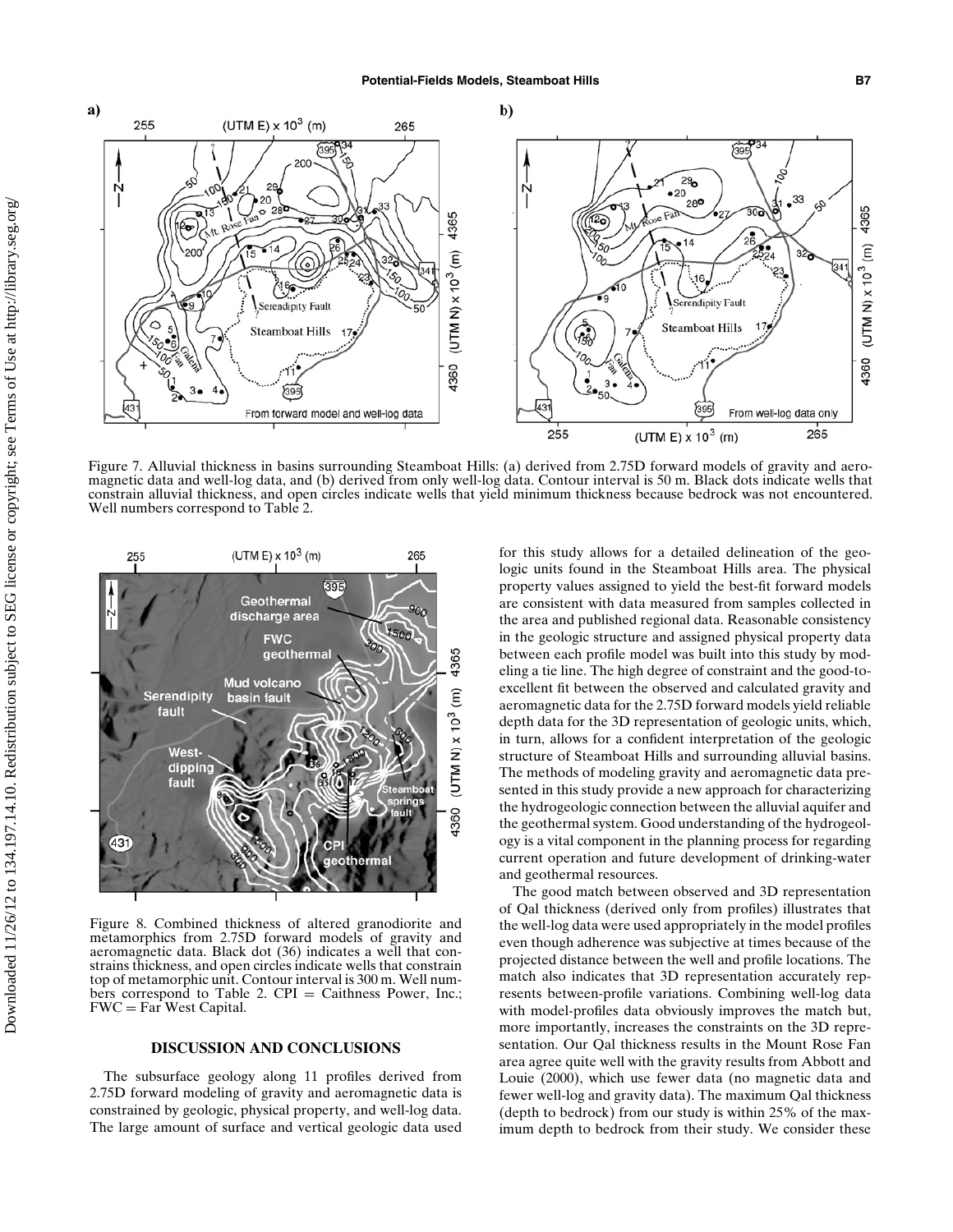Downloaded 11/26/12 to 134.197.14.10. Redistribution subject to SEG license or copyright; see Terms of Use at http://library.seg.org/Downloaded 11/26/12 to 134.197.14.10. Redistribution subject to SEG license or copyright; see Terms of Use at http://library.seg.org two study results to agree closely, since Abbott and Louie (2000) report a potential depth error of 50% because of highly speculative density values. We note that our Qal thickness results were obtained from multiple profiles of 2.75D-coupled forward modeling of gravity and aeromagnetic data, while Abbott and Louie (2000) calculated depth to bedrock using an infinite slab approximation. It is also noteworthy that the density contrast range ( $-0.30$  to  $-0.65$  g/cm<sup>3</sup>) between basin fill and bedrock used by Abbott and Louie (2000) is similar to the density contrast  $(-0.30 \text{ to } -0.50 \text{ g/cm}^3)$  between Qal and Tv used in our 2.75D models. The close agreement of these independent results provides validation for both studies. However, because of higher resolution caused by greater data density and the use of aeromagnetic data, our results provide better definition of the alluvial basins adjacent to Steamboat Hills. Since we have vertical geologic control from numerous well logs, we can confidently model 50-m contours for the Qal thickness that yield definition of the alluvial basins. The results also delineate subbasins within the Mount Rose Fan resulting from the Serendipity fault and a small, deep subbasin at the northern flank of Steamboat Hills.

To evaluate the delineation of the alluvial basins surrounding Steamboat Hills from this study, we compare Qal thickness derived from the 2.75D forward modeling of gravity, aeromagnetic, and well-log data with Qal thickness obtained only from well-log data (Figure 7). Although the general configuration of the alluvial basins is similar, the additional data derived from the potential-fields data increase the definition of these basins. The three subbasins located north and northeast of Steamboat Hills are not fully defined with well-log data alone. Also, the maximum depths in both the Mount Rose and Galena Fans are greater for the map derived from the potential-fields data than the map from welllog data alone. The volume of the basins defined by only the well-log data is  $7 \text{ km}^3$  compared with a volume of 11.5  $km<sup>3</sup>$  defined by potential-fields modeling and well-log data – a 64% increase. The more detailed alluvial basin configuration and increased basin volume estimate based on the Qal thickness results obtained from this study indicate that potentialfields modeling adds valuable information for water-resource investigations in the southern Truckee Meadows area.

The geothermal system is modeled as altered granodiorite and metamorphic basement rock (Alt Kgd/pKm) containing a complex network of fractures that permit migration of thermal water. Thermochemical alteration of original magnetic minerals reduces the magnetic properties of the rock adjacent to the fractures. Although nearly complete demagnetization of the rock occurs near the fractures, the rock matrix farther from the fracture is likely not altered (Skalbeck, 2001). Thus, magnetic properties assigned in the model for Alt Kgd/pKm units represent an average for the geothermal host rock. This concept is consistent with Muffler (1979), who considers the geothermal reservoir as the entire volume of rock and water that host the heated water, rather than just the permeable zones.

A thick zone of Alt Kgd/pKm along the western flank of Steamboat Hills is coincident with a north–northwest-trending fault. We suggest that this zone may represent a previously unrecognized upflow zone for the geothermal system. Skalbeck et al. (2002a) present a detailed discussion of this conceptual model for this system. For this model, precipitation in the Carson Range is circulated deeply along east-dipping, normal range-front faults, and, perhaps, faults associated with Galena and Browns Creeks. The recharge water is heated at depth and flows upward along a west-dipping normal fault along the western flank of Steamboat Hills. The northeast-trending fault system along the axis of Steamboat Hills likely conducts the thermal water toward the CPI and FWC production areas and eventually discharges to the alluvial deposits northeast of Steamboat Hills along north-trending faults (Skalbeck et al., 2002b).

#### **ACKNOWLEDGMENTS**

The authors thank Colin Goranson and James Combs for freely sharing their knowledge of the Steamboat Hills area. J. Skalbeck was supported by the Washoe County Department of Water Resources, Utility Services Division, under a joint agreement with SB Geo, Inc. (Far West Capital, now Advanced Thermal Systems, Inc.) and Steamboat Development Corporation. Additional funding was provided by a scholarship from the Women's Auxiliary to the Association of Mining, Metallurgical, and Petroleum Engineers. Comments from John Louie, Gary Oppliger, and Jane Long improved the manuscript.

#### **REFERENCES**

- Abbott, R. E., and J. N. Louie, 2000, Depth to bedrock using gravime-try in the Reno and Carson City, Nevada, area basins: Geophysics, **65**, 340–350.
- Ayers, J. F., 1989, Application and comparison of shallow seismic methods in the study of an alluvial aquifer: Ground Water, **27**, 550– 563.
- Berger, D. L., W. C. Ross, C. E. Thodal, and A. R. Robledo, 1996, Hydrology and simulated effects of urban development on water resources of Spanish Springs Valley, Washoe County, west-central Nevada: United States Geological Survey Water-Resources Inves-
- tigations Report 96-4297. Blakely, R. J., R. L. Morin, E. H. McKee, K. M. Schmidt, V. E. Langenheim, and G. L. Dixon, 1998, Three-dimensional model of Paleozoic basement beneath Amargosa Desert and Pahrump Valley, California and Nevada: Implications for tectonic evolution and
- water resources: U. S. Geological Survey Open File Report 98-496. Blakely, R. J., and W. D. Stanley, 1993, The Geysers magma cham-ber: Constraints from gravity data, density measurements, and well information: Geothermal Resources Council Transactions: **17**, 227–
- 233. Bonham Jr., H. F., and D. K. Rogers, 1983, Geologic map, Mt. Rose NE quadrangle: Nevada Bureau of Mines and Geology, Map 4Bg. Bonham Jr., H. F., and J. W. Bell, 1993, Geologic map, Steamboat
- quadrangle: Nevada Bureau of Mines and Geology, Map 4Fg.
- Briggs, I. C., 1974, Machine contouring using minimum curvature: Geophysics, **39**, 39–48.
- Cohen, P., and O. J. Loeltz, 1964, Evaluation of hydrogeology and hy-drochemistry of Truckee Meadows Area, Washoe County, Nevada: U. S. Geological Survey Water Supply Paper 1779-S.
- Cressie, N. A., 1990, The origins of kriging: Mathematical Geology, **22**, 239–252. Grant, J. S., and G. F. West, 1965, Interpretation theory in applied
- geophysics: McGraw-Hill Book Co., Inc. Haeni, F. P., 1986, Application of seismic refraction methods in
- groundwater modeling studies in New England: Geophysics, **<sup>51</sup>**, 236–249.
- Hendricks, J. D., 1992, Total-intensity magnetic-anomaly map of the<br>Reno 1◦ by 2◦ quadrangle, Nevada and California: U. S. Geological<br>Survey Miscellaneous Field Studies Map MF-2154-C.
- Hittelman, A. D., D. Dater, R. Buhmann, and S. Racey, 1994, Gravity CD-ROM and user's manual National Oceanic and Atmospheric Administration, National Geophysical Data Center.
- IAGA Division V, Working Group 8, 1995, International Geomag-netic Reference Field, 1995, adopted by the International Association of Geomagnetism and Aeronomy (IAGA) during the XXI